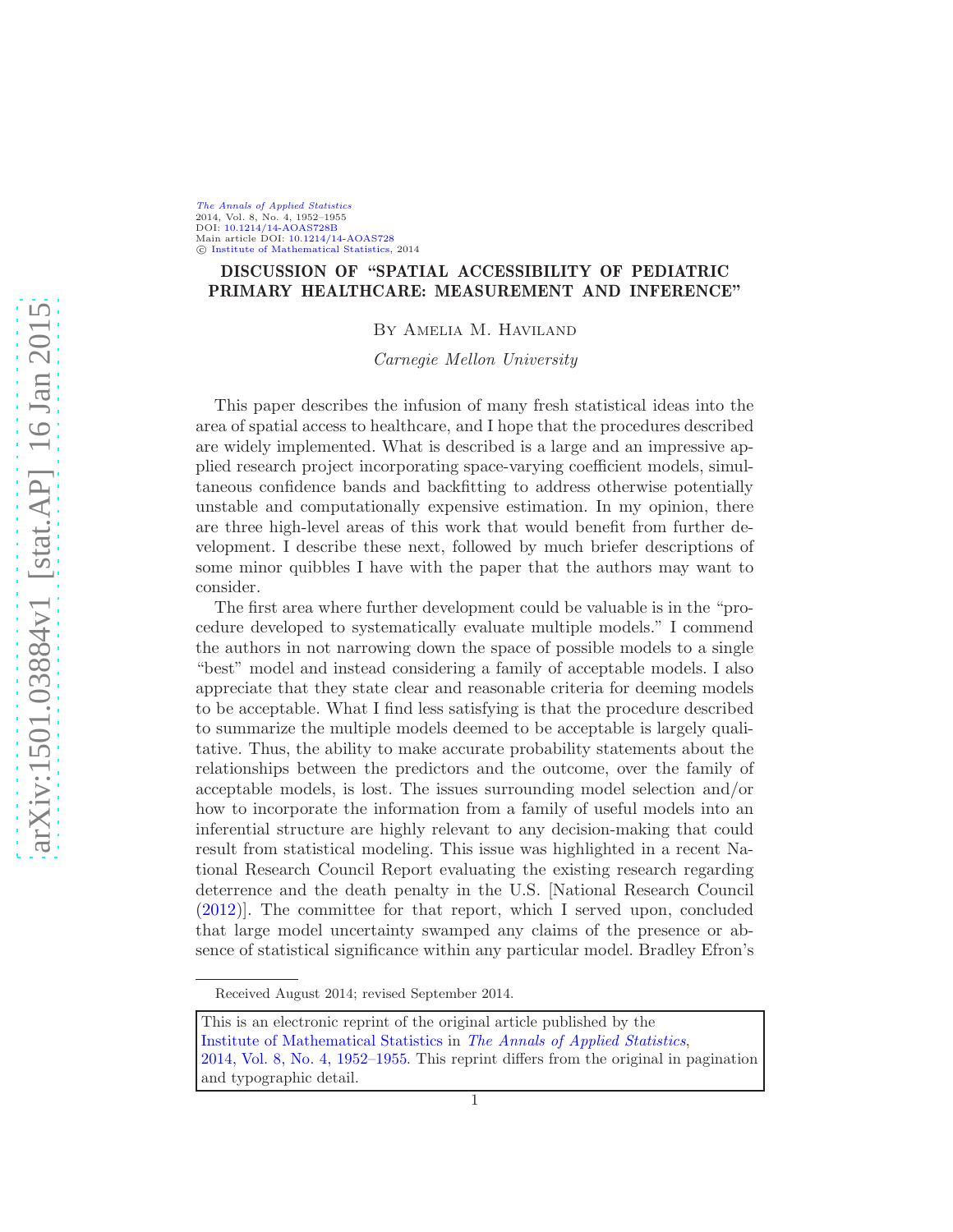# 2 A. M. HAVILAND

work, "Estimation and Accuracy After Model Selection," also presented at the 2014 Joint Statistical Meetings, may be useful to consider in this context [Efron [\(2013](#page-3-1))].

In the particular setting of this spatial accessibility analysis, the model uncertainty issues are due to correlations among the predictors. This source of model uncertainty makes relationships of individual correlated predictors to outcomes of little value. A principal components or factor analysis may be helpful to better describe what the predictors are whose relationship with the outcome it would be useful to estimate.

The second direction for further development stems from a quite typical observation about optimization procedures of the sort described in Section 2: linear optimization procedures such as the one implemented here output quantities with no measures of uncertainty attached to them. The authors chose to address the sensitivity of the procedure's outputs (accessibility measures) to small variations in the constant values incorporated into the procedure rather than incorporating the uncertainty in those parameter estimates into the procedure such that they are propagated through to the outputs. I appreciate the authors' efforts in this direction, yet find it unsatisfying as there are two things we do not know: (1) whether small variations from the selected constant values for the parameters are a good measure of the uncertainty about the parameters and (2) how the uncertainty in many parameters collectively impacts the procedure's output.

There appear to be several sources of uncertainty impacting the outputs of the optimization procedure that it would be helpful to quantify; most of these are mentioned to some degree in the paper, although not in this context. The first source of uncertainty is that the algorithm does not have a unique solution and thus different runs of the procedure result in different output. Second, distance from each patient in a census tract to a doctor is approximated using the centroid of the census tract the patient lives in—this provides an estimate of the actual distance that would need to be traveled. Third, two of the bounds used in the optimization process vary at the individual doctor level, but data on them is available only at aggregated levels. The authors explore the sensitivity of the resulting spatial access measurements when they simulate individual draws of these parameters at the doctor level from the aggregate parameters. From this they establish that in most census tracts the impacts on the output of this uncertainty are small. Taken a step farther, this simulation exercise would allow them to propagate the uncertainty from this missing data through the procedure to the output. More generally, few of the parameters for which constant values were selected are observed or derived from meaningful thresholds and I would expect few to be constant in reality. For instance, the maximum number of patients that can be seen and the minimum number needed to sustain a doctor's practice seem likely to vary based on local operating costs and wages as well as upon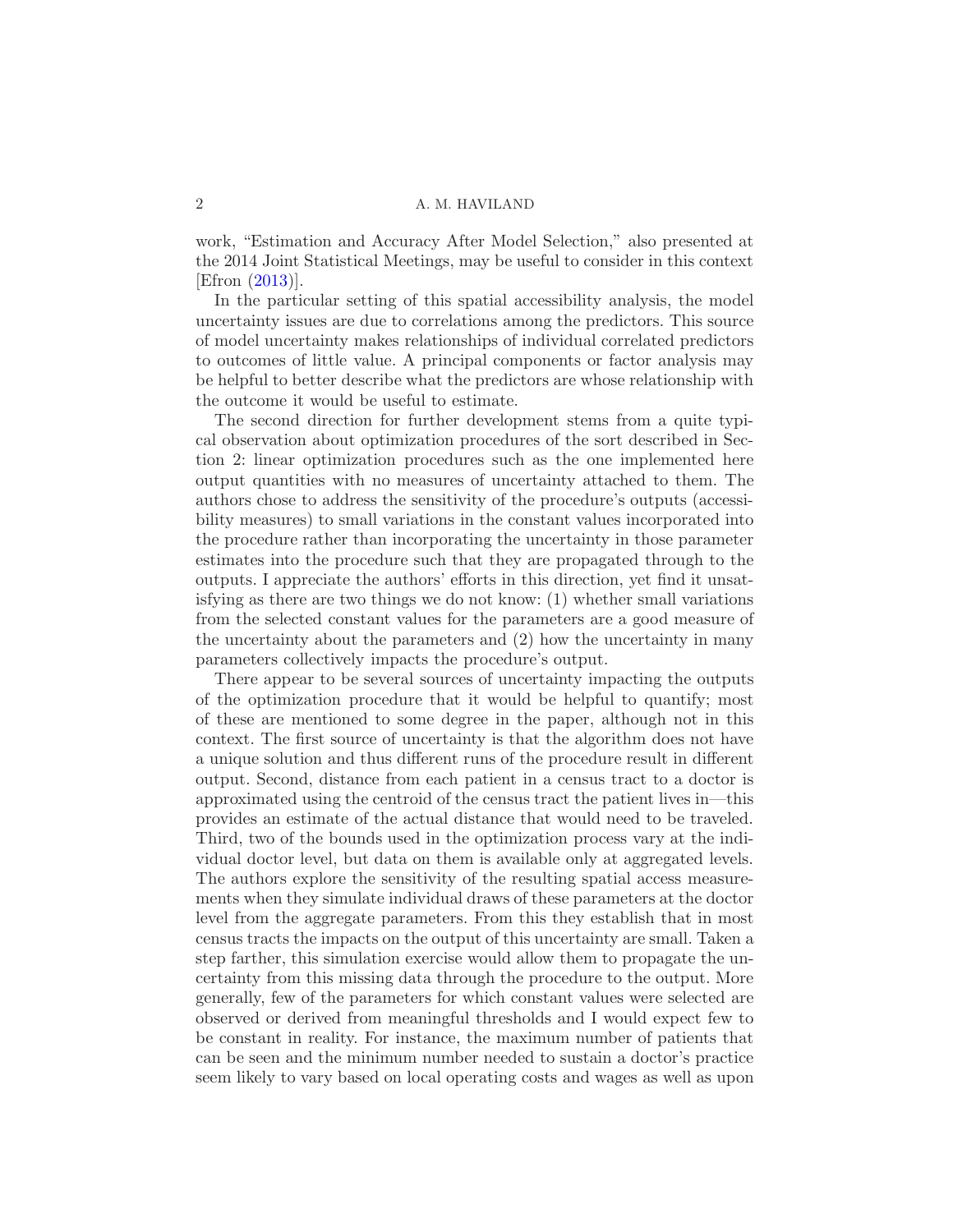#### DISCUSSION 3

the mix of reimbursement levels the doctor is receiving from their patient mix (and presumably correlated with the proportion of their patients with Medicaid coverage). This suggests that it would be useful to jointly estimate these parameters with the proportion of Medicaid patients in doctors' patient populations. If the variability is not incorporated into the optimization procedure, it would be useful to more systematically discuss the justification and consequences of this decision. In some cases this may be a complete normative argument, for example, all people should be able to have the same travel distance limit, and in others it would involve making a complete case for the assumptions that the variability is of a particular modest magnitude and that considering the variability of one parameter at a time is sufficient and then illustrating the impact of variations of that magnitude for each parameter on the outputs of the procedure.

The third area that could benefit from additional development is that it is unclear where the uncertainty quantified and used for making inferences in Section 3 of the paper comes from. As described in the paper, the optimization procedure results in measurements (with no uncertainty in them) of spatial access for the two groups of interest in every census tract in Georgia. This is a census with no sampling variability. Are the authors relying on a theoretical super population from which their data is drawn? If so, it would be useful to say so and describe the sampling method from the super population that they are assuming—what is sampled from that super population and how? Is there clustering? Or is there a different source of uncertainty than a sample from a super population?

In the remainder of this discussion I briefly describe a small set of quibbles with or remaining questions about the methods in this paper. While I do not question that spatial accessibility is important, I do not find it is clear that spatial accessibility is equally important to financial accessibility—driving a longer way or getting a ride do not necessarily seem comparable to having the ability to get the care paid for once you arrive. Regarding the policy simulations, there are limitations of the fixed nature of the optimization procedure. I am concerned that implementing a new policy, such as increasing the mobility of those with Medicaid insurance, impacts other parameters currently held fixed within the optimization under potential policy changes. In the example just given, greater access to transportation may also affect the probability that doctors farther from large concentrations of Medicaid patients accept any Medicaid patients and the proportion of their patient population they would allow to be Medicaid patients. Microsimulation models, such as are implemented in economics and other fields, may be helpful to consider, as they would allow the parameters to jointly vary. A second quibble regarding the policy simulations is that the authors state that they "target policies that are (approximately) Pareto optimal" but focus their discussion on the policies of reducing the probability that doctors accept